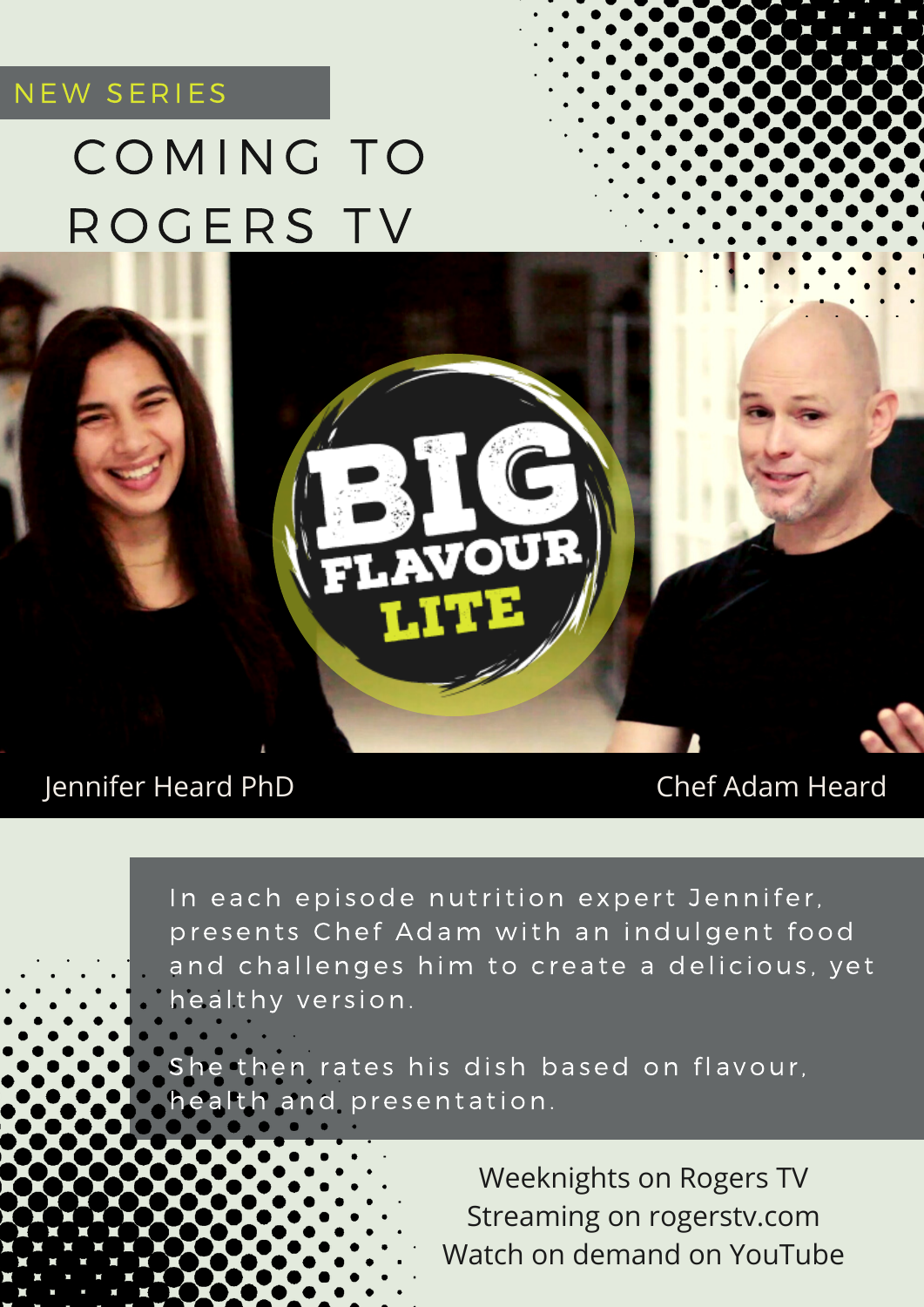

Hours of television watched in viewing area



up 17% in 2020



of local programming viewers have post secondary education









**TV viewership throughout Waterloo, Wellington, Brant, Brantford, Perth**

# 1,056, 2 58 PE O PLE

With greater audience potential through online streaming and on demand television